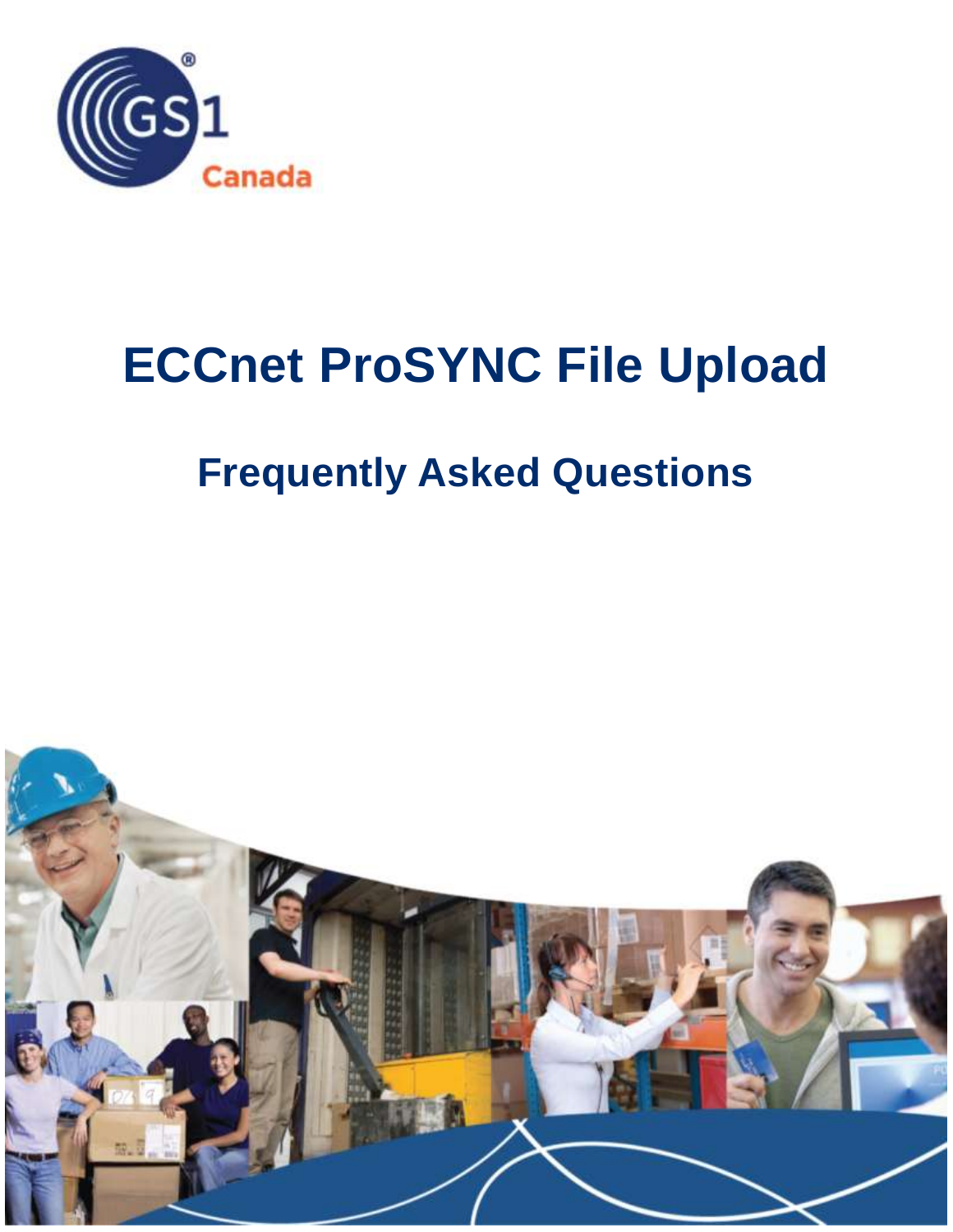

# **1. What is File Upload?**

File Upload is a ProSYNC function that allows you to load information for multiple products into ECCnet ProSYNC in one action using either a Microsoft Excel spreadsheet or Zip-compressed text files.

#### **2. Who can get access to File Upload?**

File Upload is available to any ECCnet data provider synchronizing data with ECCnet data recipients.

#### **3. As a data provider, how do I get access to File Upload?**

You should contact Implementation Services. ECCnetsupport@gs1ca.org | 1.800.567.7084 | 416.510.8039

The Implementation Services representative will activate File Upload. For more information about File Upload, see the [File Upload User Guide](http://www.gs1ca.org/apps/eccnet/documents.asp) published on My GS1 - ECCnet Registry Technical Documents page <http://www.gs1ca.org/apps/eccnet/documents.asp>.

#### **4. After I use File Upload to upload product data to ECCnet ProSYNC, do I have to do anything else in ProSYNC to ensure my data is synchronized with my trading partners?**

Yes. To ensure data synchronization, you must use ProSYNC to publish data to your trading partners.

#### **5. Who should consider using File Upload?**

The following types of data providers:

 You have been using an FTP utility to upload data to ECCnet ProSYNC (Machine to Machine). For example, data providers who have been using DIT tool.

Vendors can still use DIT (Data Import Tool); however DIT will no longer be upgraded to support any new attributes or functionalities.

- You are an EDI Foodservice and Grocery data provider who is complementing information using DIY (Do It Yourself API Data Locating Template) today.
- You need to perform data remediation for multiple products (for example to update one, two or more attributes for multiple GTINs).

Recommendation: In ProSYNC download the Catalogues Structure Report. It provides an extract that can be used for data remediation using Partial Upload feature in File Upload.

# **6. Who should not consider using File Upload?**

The following types of data providers:

 General Merchandise data providers (Walmart Canada). ECCnet ProSYNC provides better instructions around specific information that must be provided for Walmart Canada. As well, product registration and publication processes must be completed using ProSYNC.